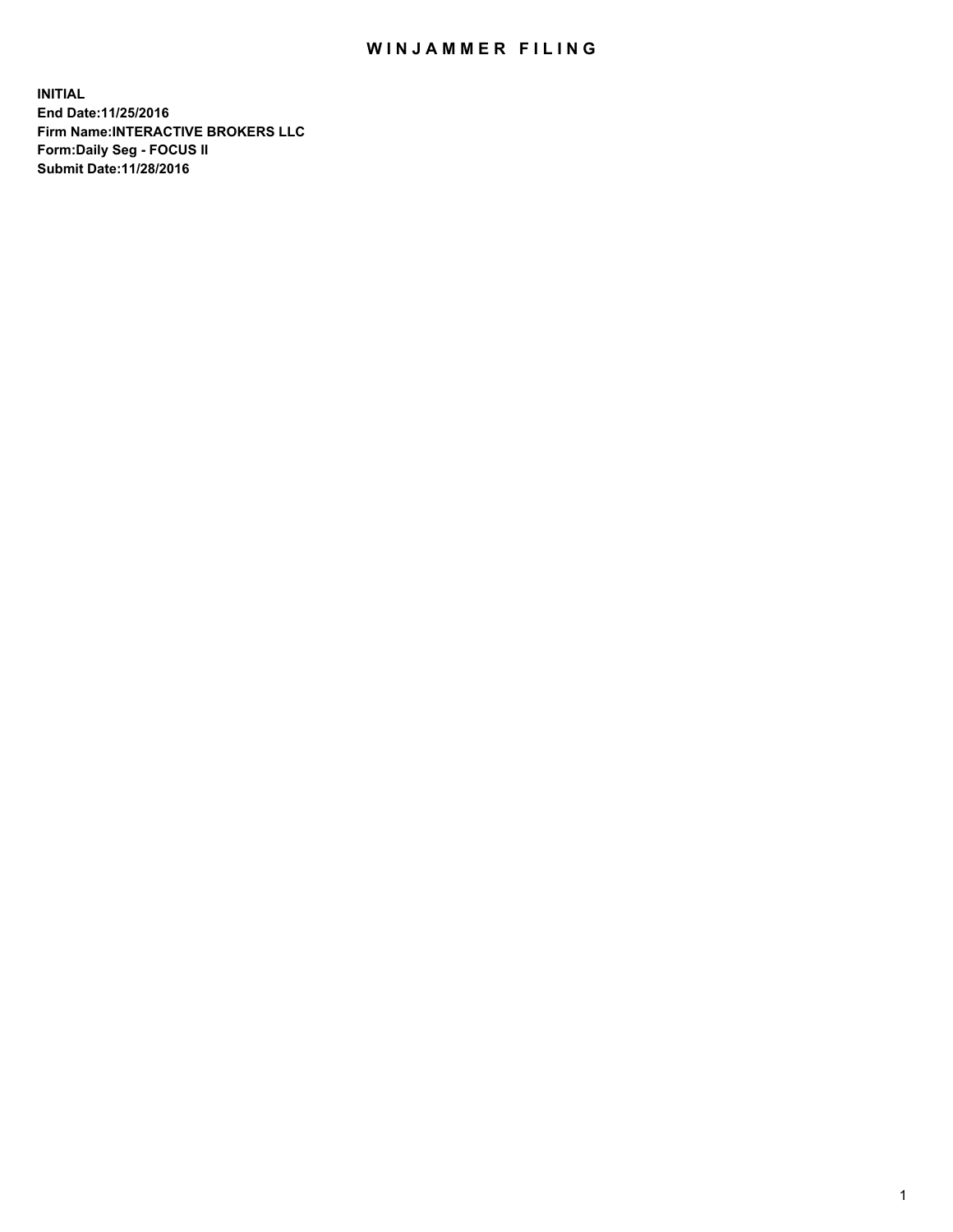## **INITIAL End Date:11/25/2016 Firm Name:INTERACTIVE BROKERS LLC Form:Daily Seg - FOCUS II Submit Date:11/28/2016 Daily Segregation - Cover Page**

| Name of Company<br><b>Contact Name</b><br><b>Contact Phone Number</b><br><b>Contact Email Address</b>                                                                                                                                                                                                                          | <b>INTERACTIVE BROKERS LLC</b><br>James Menicucci<br>203-618-8085<br><u>jmenicucci@interactivebrokers.c</u><br>om |
|--------------------------------------------------------------------------------------------------------------------------------------------------------------------------------------------------------------------------------------------------------------------------------------------------------------------------------|-------------------------------------------------------------------------------------------------------------------|
| FCM's Customer Segregated Funds Residual Interest Target (choose one):<br>a. Minimum dollar amount: ; or<br>b. Minimum percentage of customer segregated funds required:%; or<br>c. Dollar amount range between: and; or<br>d. Percentage range of customer segregated funds required between:% and%.                          | $\overline{\mathbf{0}}$<br>0<br>155,000,000 245,000,000<br>0 <sub>0</sub>                                         |
| FCM's Customer Secured Amount Funds Residual Interest Target (choose one):<br>a. Minimum dollar amount: ; or<br>b. Minimum percentage of customer secured funds required:%; or<br>c. Dollar amount range between: and; or<br>d. Percentage range of customer secured funds required between:% and%.                            | $\overline{\mathbf{0}}$<br>$\overline{\mathbf{0}}$<br>80,000,000 120,000,000<br>00                                |
| FCM's Cleared Swaps Customer Collateral Residual Interest Target (choose one):<br>a. Minimum dollar amount: ; or<br>b. Minimum percentage of cleared swaps customer collateral required:% ; or<br>c. Dollar amount range between: and; or<br>d. Percentage range of cleared swaps customer collateral required between:% and%. | $\overline{\mathbf{0}}$<br>$\overline{\mathbf{0}}$<br>0 <sub>0</sub><br><u>00</u>                                 |

Attach supporting documents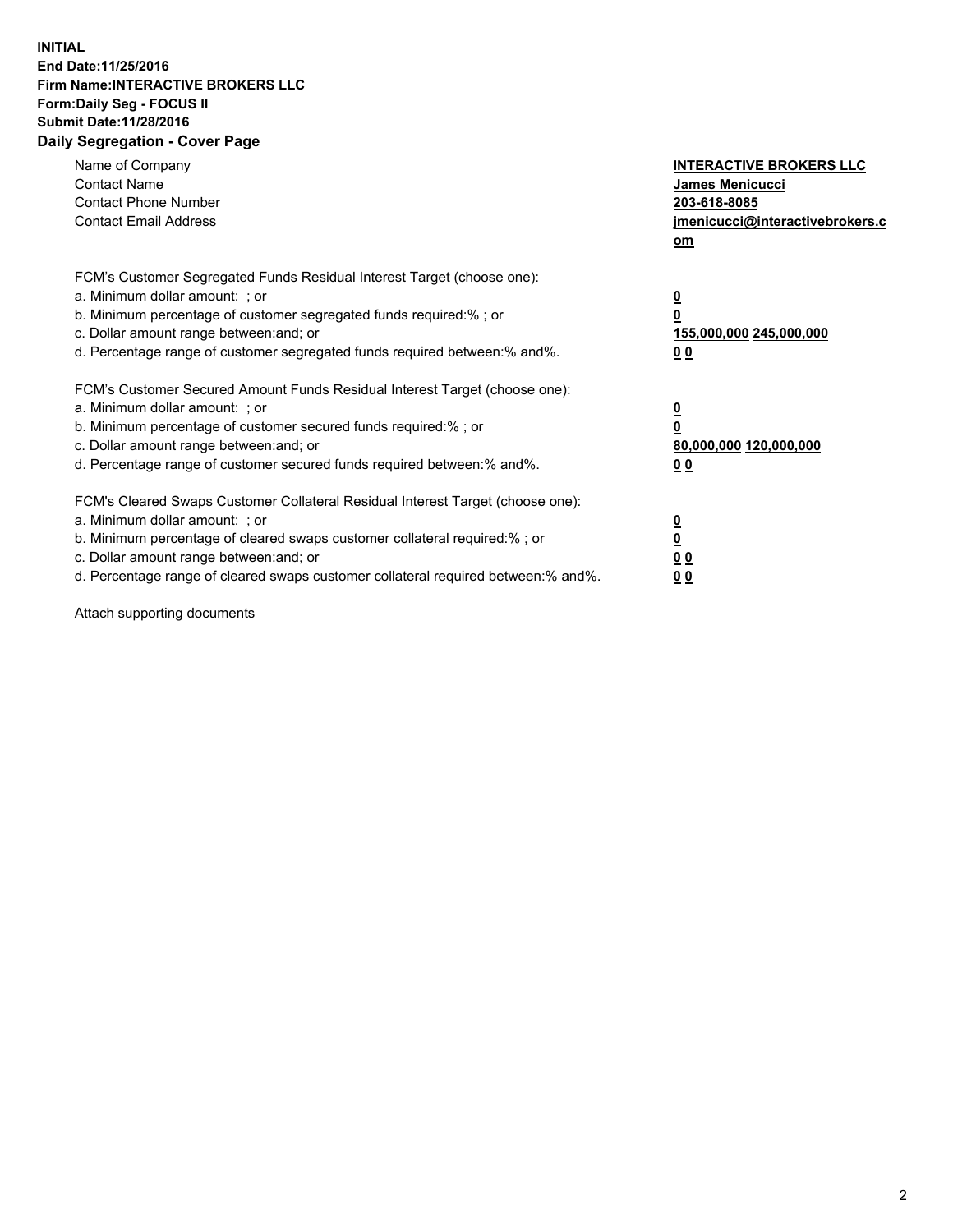## **INITIAL End Date:11/25/2016 Firm Name:INTERACTIVE BROKERS LLC Form:Daily Seg - FOCUS II Submit Date:11/28/2016 Daily Segregation - Secured Amounts**

|     | Daily Jegiegation - Jeculed Aniounts                                                        |                                                 |
|-----|---------------------------------------------------------------------------------------------|-------------------------------------------------|
|     | Foreign Futures and Foreign Options Secured Amounts                                         |                                                 |
|     | Amount required to be set aside pursuant to law, rule or regulation of a foreign            | $0$ [7305]                                      |
|     | government or a rule of a self-regulatory organization authorized thereunder                |                                                 |
| 1.  | Net ledger balance - Foreign Futures and Foreign Option Trading - All Customers             |                                                 |
|     | A. Cash                                                                                     | 337,231,170 [7315]                              |
|     | B. Securities (at market)                                                                   | $0$ [7317]                                      |
| 2.  | Net unrealized profit (loss) in open futures contracts traded on a foreign board of trade   | 3,830,327 [7325]                                |
| 3.  | Exchange traded options                                                                     |                                                 |
|     | a. Market value of open option contracts purchased on a foreign board of trade              | 1,064,564 [7335]                                |
|     | b. Market value of open contracts granted (sold) on a foreign board of trade                | -111,596 [7337]                                 |
| 4.  | Net equity (deficit) (add lines 1.2. and 3.)                                                | 342,014,465 [7345]                              |
| 5.  | Account liquidating to a deficit and account with a debit balances - gross amount           | 252,471 [7351]                                  |
|     | Less: amount offset by customer owned securities                                            | 0 [7352] 252,471 [7354]                         |
| 6.  | Amount required to be set aside as the secured amount - Net Liquidating Equity              | 342,266,936 [7355]                              |
|     | Method (add lines 4 and 5)                                                                  |                                                 |
| 7.  | Greater of amount required to be set aside pursuant to foreign jurisdiction (above) or line | 342,266,936 [7360]                              |
|     | 6.                                                                                          |                                                 |
|     | FUNDS DEPOSITED IN SEPARATE REGULATION 30.7 ACCOUNTS                                        |                                                 |
| 1.  | Cash in banks                                                                               |                                                 |
|     | A. Banks located in the United States                                                       | $0$ [7500]                                      |
|     | B. Other banks qualified under Regulation 30.7                                              | 0 [7520] 0 [7530]                               |
| 2.  | Securities                                                                                  |                                                 |
|     | A. In safekeeping with banks located in the United States                                   | 396,935,250 [7540]                              |
|     | B. In safekeeping with other banks qualified under Regulation 30.7                          | 0 [7560] 396,935,250 [7570]                     |
| 3.  | Equities with registered futures commission merchants                                       |                                                 |
|     | A. Cash                                                                                     | $0$ [7580]                                      |
|     | <b>B.</b> Securities                                                                        | $0$ [7590]                                      |
|     | C. Unrealized gain (loss) on open futures contracts                                         | $0$ [7600]                                      |
|     | D. Value of long option contracts                                                           | $0$ [7610]                                      |
|     | E. Value of short option contracts                                                          | 0 [7615] 0 [7620]                               |
| 4.  | Amounts held by clearing organizations of foreign boards of trade                           |                                                 |
|     | A. Cash                                                                                     | $0$ [7640]                                      |
|     | <b>B.</b> Securities                                                                        | $0$ [7650]                                      |
|     | C. Amount due to (from) clearing organization - daily variation                             | $0$ [7660]                                      |
|     | D. Value of long option contracts                                                           | $0$ [7670]                                      |
|     | E. Value of short option contracts                                                          | 0 [7675] 0 [7680]                               |
| 5.  | Amounts held by members of foreign boards of trade                                          |                                                 |
|     | A. Cash                                                                                     | 65,312,158 [7700]                               |
|     | <b>B.</b> Securities                                                                        | $0$ [7710]                                      |
|     | C. Unrealized gain (loss) on open futures contracts                                         | 3,543,845 [7720]                                |
|     | D. Value of long option contracts                                                           | 1,064,564 [7730]                                |
|     | E. Value of short option contracts                                                          | <u>-111,596</u> [7735] <b>69,808,971</b> [7740] |
| 6.  | Amounts with other depositories designated by a foreign board of trade                      | 0 [7760]                                        |
| 7.  | Segregated funds on hand                                                                    | $0$ [7765]                                      |
| 8.  | Total funds in separate section 30.7 accounts                                               | 466,744,221 [7770]                              |
| 9.  | Excess (deficiency) Set Aside for Secured Amount (subtract line 7 Secured Statement         | 124,477,285 [7380]                              |
|     | Page 1 from Line 8)                                                                         |                                                 |
| 10. | Management Target Amount for Excess funds in separate section 30.7 accounts                 | 80,000,000 [7780]                               |
| 11. | Excess (deficiency) funds in separate 30.7 accounts over (under) Management Target          | 44,477,285 [7785]                               |
|     |                                                                                             |                                                 |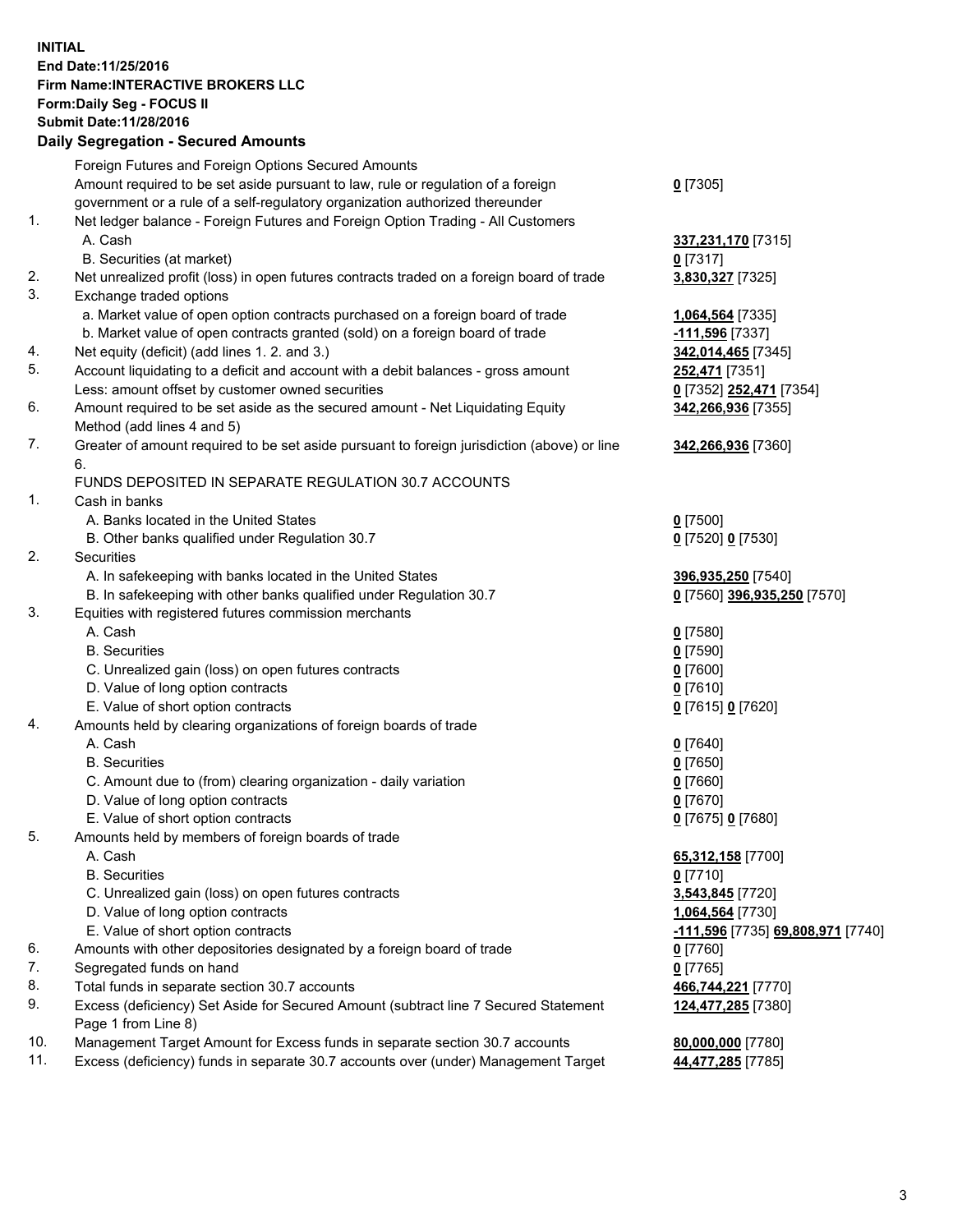**INITIAL End Date:11/25/2016 Firm Name:INTERACTIVE BROKERS LLC Form:Daily Seg - FOCUS II Submit Date:11/28/2016 Daily Segregation - Segregation Statement** SEGREGATION REQUIREMENTS(Section 4d(2) of the CEAct) 1. Net ledger balance A. Cash **3,322,489,119** [7010] B. Securities (at market) **0** [7020] 2. Net unrealized profit (loss) in open futures contracts traded on a contract market **-125,711,426** [7030] 3. Exchange traded options A. Add market value of open option contracts purchased on a contract market **128,663,283** [7032] B. Deduct market value of open option contracts granted (sold) on a contract market **-223,734,843** [7033] 4. Net equity (deficit) (add lines 1, 2 and 3) **3,101,706,133** [7040] 5. Accounts liquidating to a deficit and accounts with debit balances - gross amount **3,847,561** [7045] Less: amount offset by customer securities **0** [7047] **3,847,561** [7050] 6. Amount required to be segregated (add lines 4 and 5) **3,105,553,694** [7060] FUNDS IN SEGREGATED ACCOUNTS 7. Deposited in segregated funds bank accounts A. Cash **73,390,120** [7070] B. Securities representing investments of customers' funds (at market) **1,983,577,592** [7080] C. Securities held for particular customers or option customers in lieu of cash (at market) **0** [7090] 8. Margins on deposit with derivatives clearing organizations of contract markets A. Cash **31,668,514** [7100] B. Securities representing investments of customers' funds (at market) **1,387,705,790** [7110] C. Securities held for particular customers or option customers in lieu of cash (at market) **0** [7120] 9. Net settlement from (to) derivatives clearing organizations of contract markets **-28,932,572** [7130] 10. Exchange traded options A. Value of open long option contracts **128,661,162** [7132] B. Value of open short option contracts **-223,732,221** [7133] 11. Net equities with other FCMs A. Net liquidating equity **0** [7140] B. Securities representing investments of customers' funds (at market) **0** [7160] C. Securities held for particular customers or option customers in lieu of cash (at market) **0** [7170] 12. Segregated funds on hand **0** [7150] 13. Total amount in segregation (add lines 7 through 12) **3,352,338,385** [7180] 14. Excess (deficiency) funds in segregation (subtract line 6 from line 13) **246,784,691** [7190] 15. Management Target Amount for Excess funds in segregation **155,000,000** [7194] **91,784,691** [7198]

16. Excess (deficiency) funds in segregation over (under) Management Target Amount Excess